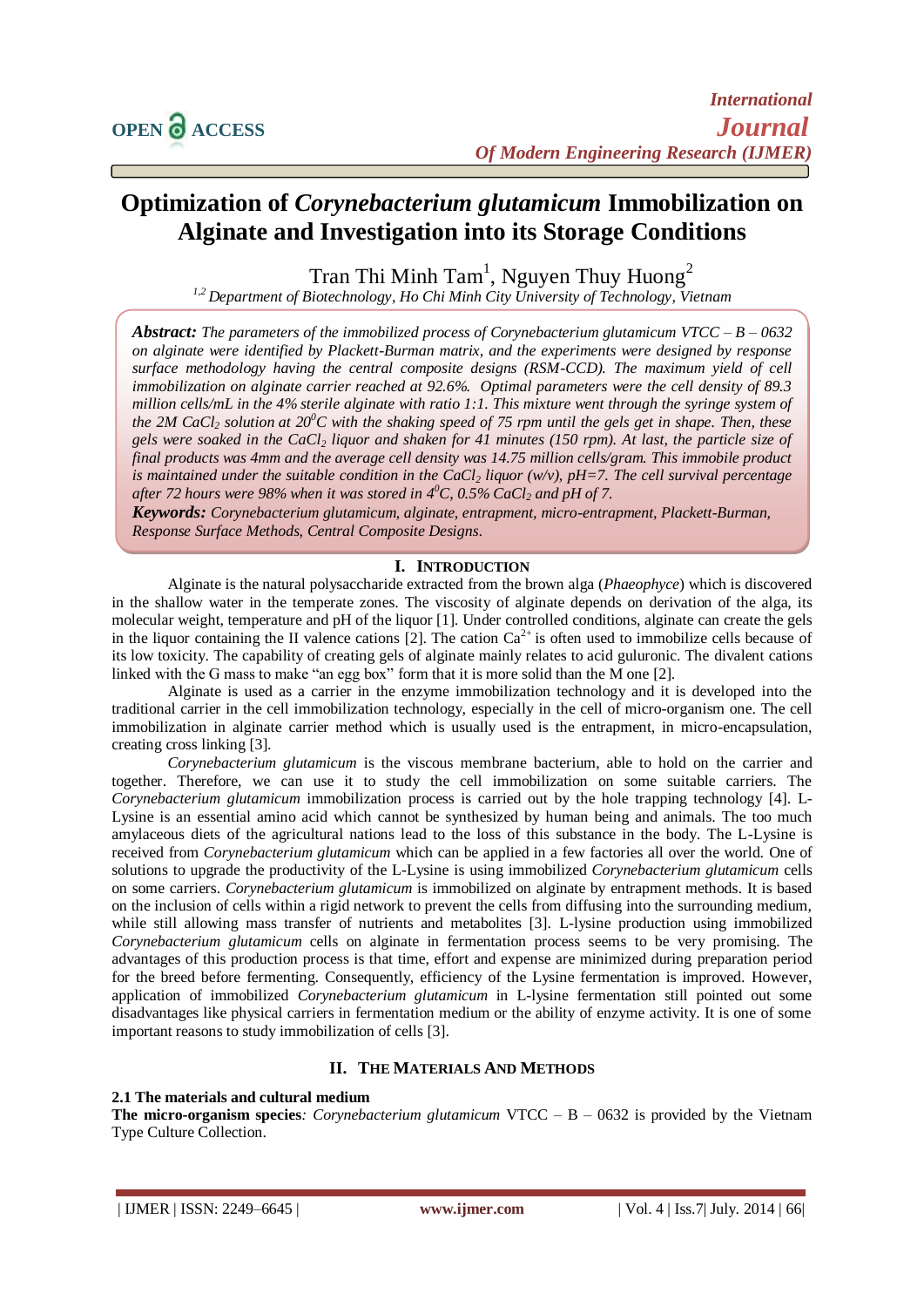**The carrier**: the utilized alginate is provided by the producer Sigma – Ahdrich. Alginate is powdery, light brown and its moisture content is below 15%. The 1% alginate solution is prepared and kept at  $25^{\circ}$ C. Its viscosity is 5-40 Cps and pH is from 5 to 8.

**The cultural medium:** *Corynebacterium glutamicum* grows in the minimal medium with glucose (20g/L), peptone (10g/L), yeast extract (5g/L), NaCl (5g/L), agar (15g/L), pH ~ 7,2, the temperature at 30<sup>o</sup>C, the agitation rate of 150 rpm [5].

#### **2.2. Optimizing the** *Corynebacterium glutamicum* **immobilization process on Alginate**

The inoculums were introduced in seed culture and were incubated in a rotary shaker at 120 rpm,  $30^0$ C. After 16 hours, the number of the cells was checked and counted and then the necessary breed density was predicted for the immobilization process with 100 mL breed liquor and alginate. Seven factors were examined in the Plackett-Burman matrix with different 12 runs. Determine the immobilization productivity for each validation formula. Analyze the factors that affect the productivity. The main factors had the value of  $p < 0.05$ . With the selected factors, we carried out the first experiments with the original values (+1, -1). After analyzing the initial experiments, we determined whether the factors having great impacts on the high regression equation suitably or not. Based on that, we conducted the experiments for response surface methodology having the central composite designs (RMS-CCD) and determined function of the polynomial regression accurately to describe relations between the immobilization yield and factors having great impacts on the hole trapping method.

#### **2.3. The survey of the conditions to maintain the immobile** *Corynebacterium glutamicum* **final products on alginate**

The aim is to determine the appropriate conditions to store the immobile *Corynebacterium glutamicum* products. We start to soak the products in some different pH liquors at different temperatures.

The major function is the survival percentage of *Corynebacterium glutamicum* after 72 hours storing according to the validation formula laid out (Table 1).

| <b>Runs</b> | <b>Changeable factors</b>                                     | <b>Fixed factors</b>                              |
|-------------|---------------------------------------------------------------|---------------------------------------------------|
|             | The liquor to soak (aseptic water-CaCl <sub>2</sub> $(g/L)$ : | -The weight of immobile bacterium: 10 gram        |
|             | $0.5 - 1.0 - 2.0 - 3.0$                                       | -The maintaining temperature: $4^0C$              |
|             |                                                               | -pH of the liquor: 7                              |
| $\gamma$    | pH of the solvent: $4 - 5 - 6 - 7 - 8$                        | -The weight of immobile bacterium: 10 gram        |
|             |                                                               | -The maintaining temperature: $4^0C$              |
|             |                                                               | -The solvent to soak the finished product: chosen |
|             |                                                               | in the experiment 1                               |
| 3           | The maintaining temperature ( $^0C$ ): $0-4-10-$              | -The weight of immobile bacterium: 10 gram        |
|             | $15 - 20 - 30$                                                | -The solvent to soak the finished product: chosen |
|             |                                                               | in the experiment 1                               |
|             |                                                               | -The pH of the liquor: chosen in the experiment 2 |

Table 1. Set up the survey experiment of the conditions

## **2.4 The analyzing method**

Analyzing the immobilized finished products: the immobilized *Corynebacterium glutamicum* on alginate is soaked in the sodium citrate in order to break the gels totally, and then release micro-organisms. After diluting the liquid medium, inoculums were spread over surface of culture medium, and then the colonies were counted after 24 hours brewing.

#### **Formula**:

The immobilization yield: 
$$
H = \frac{the \text{ immobilized} \text{ cells in alginate}}{\text{the number of cells added}} \cdot 100 \, (\%)
$$

The average cell density:  $\frac{the \ number \ of \ immutable \ cells \ in \ adjacent \ }{the \ weight \ of \ the \ finish \ red \ product}$  (millions cells/g)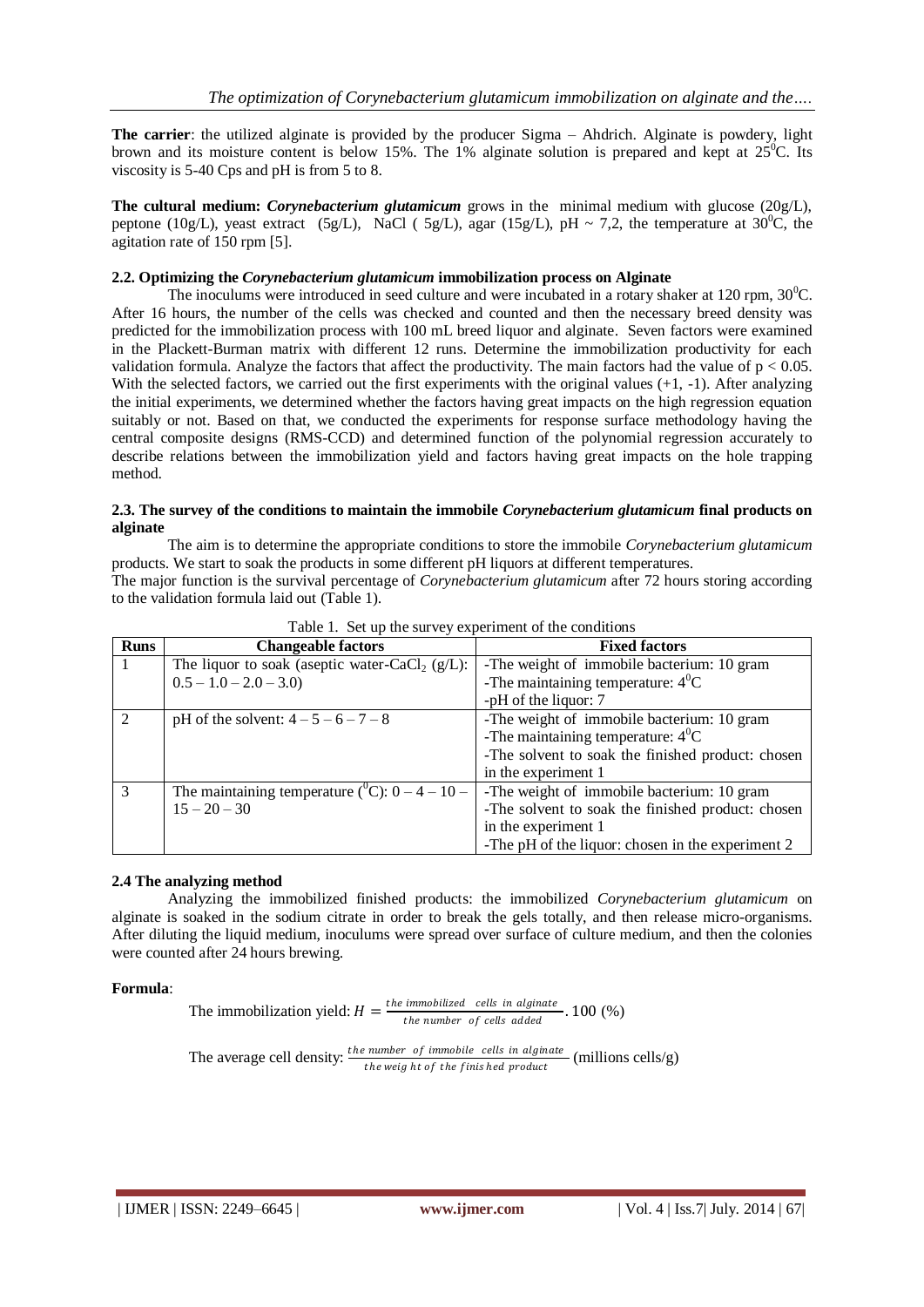## **III. RESULTS**

#### **3.1. Optimizing the parameters to immobilize** *Corynebacterium glutamicum* **on the alginate carrier:**

We analyzed the efficiency of the selecting experiments and determine the degree of these factors' impact in the fluctuation range according to different levels (Table 2). The change of the impacted levels of 2 among 7 surveyed factors has a noticeable influence on the immobilization yield of *Corynebacterium glutamicum* on the alginate carrier by the hole trapping method. Those are the density of immobilized cell suspension  $(X_2)$  and the soaking duration in CaCl<sub>2</sub>  $(X_7)$ . The polynomial regression is determined according to the simple function as given below:  $H = 61.8 - 17.69 x_2 - 13.62 x_7$  $(3.1)$ 

|--|

| Table 2. The factors in the Flackett-Burnian matrix experiments |                |            |           |             |          |             |  |
|-----------------------------------------------------------------|----------------|------------|-----------|-------------|----------|-------------|--|
| Names of the factors                                            | <b>Symbols</b> | The levels |           |             | Main     | The p value |  |
|                                                                 | of the         | Low $(-1)$ | Median(0) | High $(+1)$ | effect   |             |  |
|                                                                 | factors        |            |           |             |          |             |  |
| The weight of particle                                          | $X_1$          | 3          | 4         | 5           | $+3.53$  | 0.699       |  |
| carriers $(\% )$                                                |                |            |           |             |          |             |  |
| The density of biomass                                          | $X_2$          | 100        | 200       | 300         | $-35.38$ | 0.014       |  |
| (million cells/mL)                                              |                |            |           |             |          |             |  |
| of<br>The concentration                                         | $X_3$          | 1          | 2         | 3           | $-3.56$  | 0.696       |  |
| CaCl <sub>2</sub> (M)                                           |                |            |           |             |          |             |  |
| The temperature to form                                         | $X_4$          | 15         | 20        | 25          | $+14.25$ | 0.168       |  |
| gels $(^0C)$                                                    |                |            |           |             |          |             |  |
| The shaking speed<br>to                                         | $X_5$          | 50         | 75        | 100         | $-11.46$ | 0.248       |  |
| form particles (rpm)                                            |                |            |           |             |          |             |  |
| The speed when soaking                                          | $X_6$          | 100        | 150       | <b>200</b>  | $+10.05$ | 0.301       |  |
| particles (rpm)                                                 |                |            |           |             |          |             |  |
| duration<br>The soaking                                         | $X_7$          | 60         | 120       | 180         | $-27.25$ | 0.032       |  |
| (minutes)                                                       |                |            |           |             |          |             |  |
| $R-sq = 89.51\%$ ; $p < 0.05$ was considered significant        |                |            |           |             |          |             |  |

Table 2. The factors in the Plackett-Burman matrix experiments

The two factors,  $X_2$  and  $X_7$ , suit the model of (3.1) 89.51%. This is acceptable. We went on conducting 9 experiments, 4 of them are (-1, 1) ones and 5 are the central ones. ANOVA was carried out to statistically analyze the correlation of immobilization efficiency to the two selected factors. The p-value of Lack-of-fit test was 0.849 and R-sq was 99.67 %. This means that the arrangement of the two big effect factors (Table 2) is far away from the extreme of the aimed function. To define the extreme zone, it is necessary to carry out the path of steepest ascent experiments (Table 3).

| Runs | $X_1$ | $\rm X_2$ | $\mathbf v$<br>$\Lambda_3$ | $X_4$ | $X_5$ | $X_6$ | $X_7$ | $H$ $(\%)$ |
|------|-------|-----------|----------------------------|-------|-------|-------|-------|------------|
|      | 4     | 94.3      |                            | 20    | 75    | 150   | 50    | 91.23      |
|      |       | 88.6      |                            | 20    | 75    | 150   | 40    | 92.6       |
|      |       | 82.9      |                            | 20    | 75    | 150   | 30    | 89.79      |
|      |       | 77.2      |                            | 20    | 75    | 150   | 20    | 89.29      |
|      |       | 71.5      |                            | 20    | 75    | 150   | 10    | 89.27      |
|      |       | 65.8      |                            | 20    | 75    | 150   |       | 88.64      |

Table 3. The Path of steepest ascent extreme zone experiments

The Path of steepest ascent extreme zone experiments was aimed to define the extreme zone of the yield of cell immobilization. The second experiment was chosen as a central degree. At this, the highest yield of all experiments was obtained. To establish the right relationship between  $X_2$  and  $X_7$ , we analyzed the 13 RMS-CCD experiments showed by the polynomial regression equation  $3.2$  (R-sq =  $85.35\%$ ):  $H = 92.6 - 0.452 x_2 + 0.325 x_7 + 0.355 x_2 x_7 - 1.912 x_2^2 - 1.437 x_7^2$ (3.2)

The maximum immobilization yield of *Corynebacterium glutamicum* on alginate was 92.65 % when the density of the added cells was 89.3 million cells/ mL, the soaking duration in CaCl<sub>2</sub> was 41 minutes, the concentration of utilized alginate is 4% (w/v), 2M CaCl<sub>2</sub>, the temperature is 20<sup>o</sup>C, the agitation rate to form gels is 75 rpm, the agitation rate when soaking is 150 rpm. The particle-shaped finished product has the diameter of  $4 \pm 0.2$  mm and the cell density of  $14.75 \pm 0.053$  million cells / g of finished product.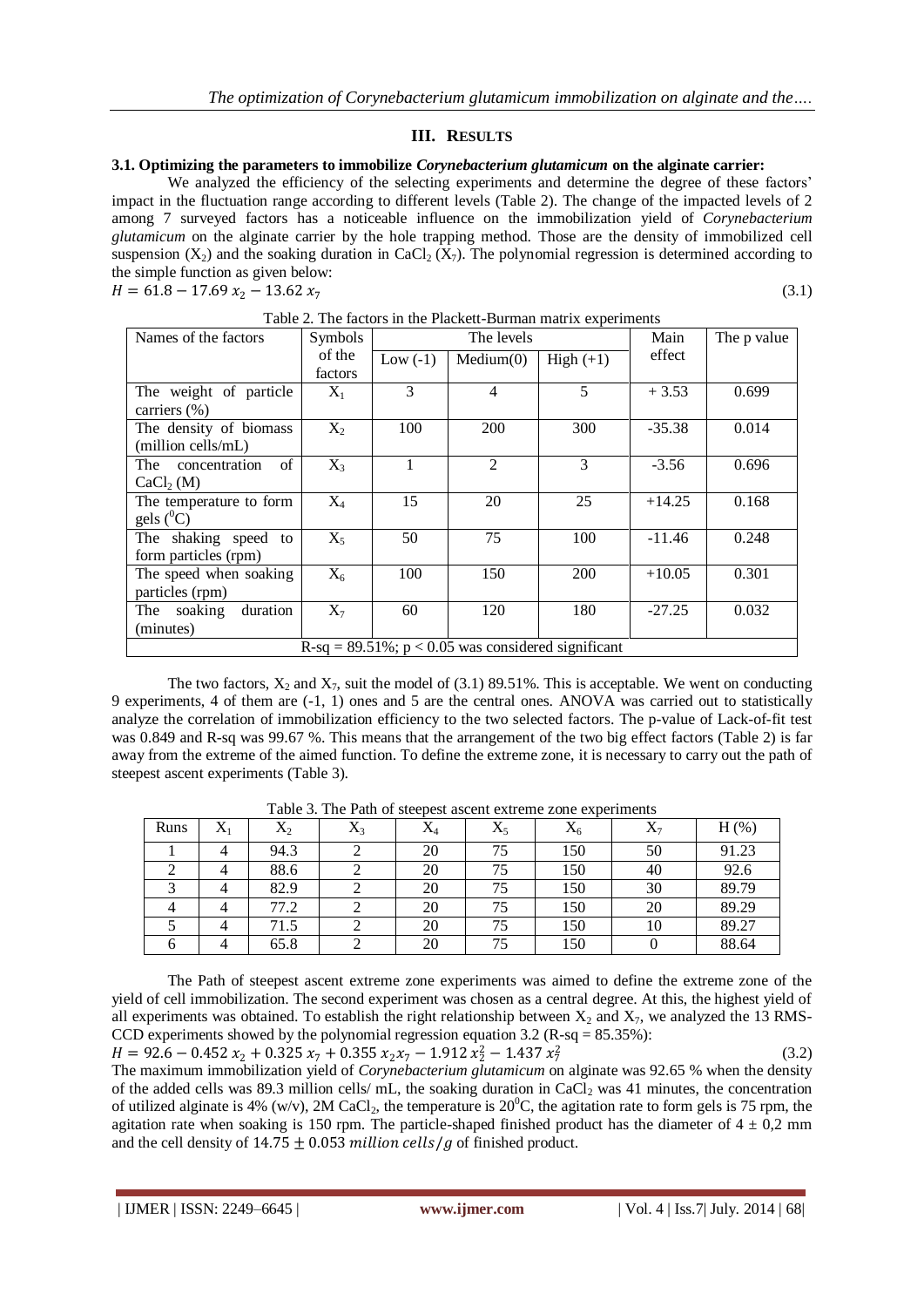

Figure 2. The equation contours (3.2) show the relationship between H (%) and  $X_2$ ,  $X_7$ 

## **3.2. Examination the storage conditions**

We chose the round products with no bubbles which are achieved from the optimizing process. We took them to examine. The validation formulas examined use  $20 \pm 0.2$  g of products in 50 mL of solvent.

## **3.2.1 The influence of the maintaining solvents**

We analyzed the finished products of 5 validation formulas to examine the two solvents: water and CaCl<sub>2</sub> liquor  $(0.5-1.0-2.0-3.0%)$ . We determined the cell survival percentage after 72 hours maintaining under the  $4^{\circ}$ C condition.

| The               | survival | Sterile water                                                                        | CaCl <sub>2</sub> $0.5\%$ | CaCl <sub>2</sub> 1.0%        | CaCl <sub>2</sub> 2.0%        | CaCl <sub>2</sub> 3.0 %     |  |
|-------------------|----------|--------------------------------------------------------------------------------------|---------------------------|-------------------------------|-------------------------------|-----------------------------|--|
|                   |          | cell rate after 67.31 $\pm$ 7.87 <sup>a</sup>                                        | $94.8 \pm 4.64^{\circ}$   | $90.15 \pm 1.05$ <sup>c</sup> | $83.64 \pm 2.35$ <sup>d</sup> | $68.95 \pm 0.45^{\text{a}}$ |  |
| 72-hour           |          | Data presented as mean $\pm$ standard deviation                                      |                           |                               |                               |                             |  |
| incubation $(\%)$ |          | The values with the same symbols are not different from the meaning $p < 0.05$ ; the |                           |                               |                               |                             |  |
|                   |          | values with different symbols are different from the meaning of $p < 0.05$           |                           |                               |                               |                             |  |

Table 4. The survival percentage of cells at different solvents

CaCl<sup>2</sup> was the solvent to maintain the immobile final product *Corynebacterium glutamicum* on alginate better than distilled water. The cell survival percentage after 72 hours was higher 68% and higher than in distilled water (67.3%). Especially, the 0.5% CaCl<sub>2</sub> solution (w/v) had the highest percentage (94.8%). This concentration was used for the next experiments.

## **3.2.2 The influence of pH**

The validation formulas examined the change of pH  $(4-5-6-7-8)$  of the 0.5 % CaCl<sub>2</sub> solvent and adjusted by HCl 1N and 25% NH<sub>3</sub> solution, we examined the survival percentage of cells after 72 hours at  $4^{\circ}$ C.

| Table 5. The survival percentage of infinitionle cens at the uniterest pri- |                                                                                      |                    |                          |                          |                               |  |  |
|-----------------------------------------------------------------------------|--------------------------------------------------------------------------------------|--------------------|--------------------------|--------------------------|-------------------------------|--|--|
| The<br>survival                                                             | $pH = 4$                                                                             | $nH = 5$           | $nH=6$                   | $nH=7$                   | $pH=8$                        |  |  |
| cell rate after $65.58 \pm 2.31^{\circ}$                                    |                                                                                      | $66.20 \pm 2.40^a$ | $75.49 \pm 2.93^{\circ}$ | $95.29 \pm 3.66^{\circ}$ | $83.36 \pm 3.29^{\mathrm{d}}$ |  |  |
| 72-hour                                                                     | Data presented as mean $\pm$ standard deviation                                      |                    |                          |                          |                               |  |  |
| incubation $(\%)$                                                           | The values with the same symbols are not different from the meaning $p < 0.05$ ; the |                    |                          |                          |                               |  |  |
|                                                                             | values with different symbols are different from the meaning of $p < 0.05$           |                    |                          |                          |                               |  |  |

Table 5. The survival percentage of immobile cells at the different pH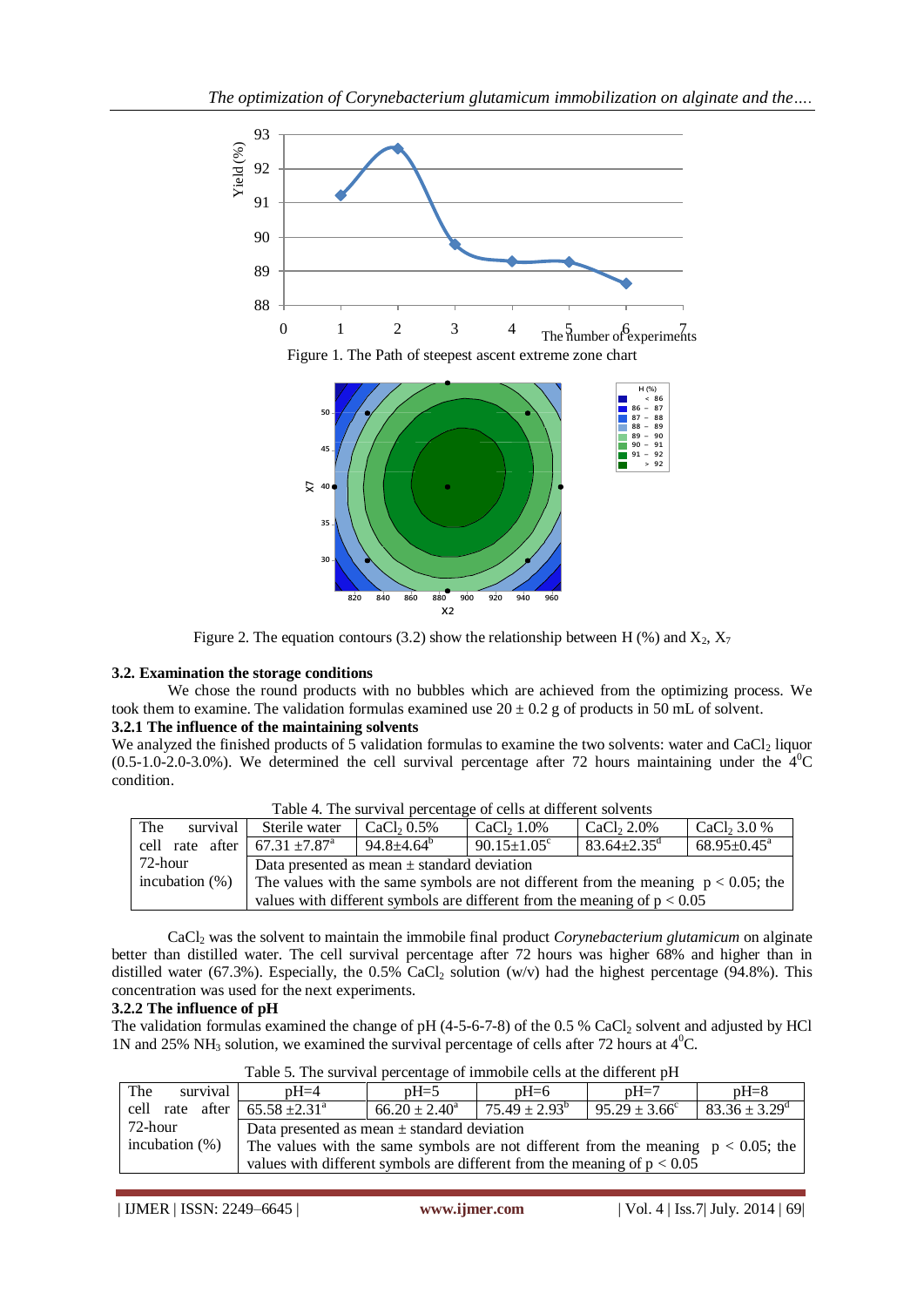In the limit of pH from 4 to 7, the survival cell rate increases. If we continue to raise the pH to 8, the percentage decreases less 12% than that of pH of 7. At the pH of 7, the survival rate was maximum with the value of 7. The pH of 7 is used to examine the influence of temperature that was used to maintain the finished product.

## **3.2.3 The influence of temperature**

Examine the change of the temperatures that was used to store the final product from 0 to  $40^{\circ}$ C. Determine the immobilized cell survival percent after 72 hours soaking in 0.5% CaCl2 solution,  $pH = 7$ .

|                                                                                                                | $P$ as a correct one contract and contract $\mathcal{L}$ . The contract of $\mathcal{L}$ |                                                                   |               |                                                                                                                                              |                |                |                   |  |
|----------------------------------------------------------------------------------------------------------------|------------------------------------------------------------------------------------------|-------------------------------------------------------------------|---------------|----------------------------------------------------------------------------------------------------------------------------------------------|----------------|----------------|-------------------|--|
| The                                                                                                            | survival                                                                                 | $0^{\circ}$ C                                                     | $4^{\circ}$ C | $10^{\circ}$ C .                                                                                                                             | $20^{\circ}$ C | $30^{\circ}$ C | $40^{\circ}$ C    |  |
| cell                                                                                                           |                                                                                          |                                                                   |               | $50.37 \pm 0.14^{\circ}$   $98.31 \pm 0.31^{\circ}$   $82.24 \pm 0.09^{\circ}$   $87.91 \pm 0.13^{\circ}$   $86.09 \pm 0.26^{\circ}$   27.35 |                |                |                   |  |
| percentage                                                                                                     |                                                                                          |                                                                   |               |                                                                                                                                              |                |                | 0.09 <sup>e</sup> |  |
|                                                                                                                | after 72-hour                                                                            | Data presented as mean $\pm$ standard deviation                   |               |                                                                                                                                              |                |                |                   |  |
| incubation $(\%)$<br>The values with the same symbols are not different from the meaning $p<0.05$ ; the values |                                                                                          |                                                                   |               |                                                                                                                                              |                |                |                   |  |
|                                                                                                                |                                                                                          | with different symbols are different from the meaning of $p<0.05$ |               |                                                                                                                                              |                |                |                   |  |

|  | Table 6. The survival cell percent at different maintaining temperatures |  |
|--|--------------------------------------------------------------------------|--|
|  |                                                                          |  |

The cell survival percentage is the lowest one when the temperature is bad for the cells' survival, this percent gets minimum at  $40^{\circ}$ C (27%). In the limit of  $4^{\circ}$ C-30<sup>o</sup>C, the survival percentage is 82% or higher. The percentage is the highest one when we maintain the finished product at  $4^{\circ}C$  (98%).

# **IV. DISCUSSION**

#### **4.1 The optimizing parameters for the cell** *Corynebacterium glutamicum* **immobilization on alginate carrier process by entrapment method**

The hole trapping technology is also called the outside forming gel. Guisan (2006) assumed that under the  $Ca^{2+}$  ion condition, the above surface of alginate immediately caused gels. After that, the  $Ca^{2+}$  ions diffused into alginate particles. This made the alginate ones inside become gels and form the network button links [3,6]. The gels were continuously soaked in the  $Ca^{2+}$  for a while to make the structures stable before it was used in the fermentation process [3]. According to Gordon F. Bickerstaff (1997), the alginate concentration did not affect the shape and the size of gels but it led solid state. When we increased the alginate concentration, the gel networks in the outside surface became dense. This increased the solid state of gels but decreased the cell metabolism [3]. Moreover, Gordon (1997), Guisan (2006) and Morch (2006) claimed that the gels got more solid when the concentration of  $Ca^{2+}$  ions was increased. However, the growth of the cells could be affected by too high concentration [3, 7]. As regards the physical space, the each gel hole had a certain size, so it contained a certain number of cells. Therefore, original suitably adjusted density of cells was able to make the immobilization efficiency maximum. Kourkoutas (2004) claimed that the large density of cells among the mesh fabrics of the linking networks blocked the polymer circuit shrinking and reduce the solid state of the whole gene mass [8].

## **4.2. The storage condition**

The *Corynebacterium glutamicum* immobilized products on alginate has the growth that is nearly same as the *Corynebacterium glutamicum* free cells. The only difference is that disadvantages of the stored condition can be reduced by the assistance of the immobilized carrier. The examination of stored condition is based on the growth limit of *Corynebacterium glutamicum* and the condition to firm the structure of alginate gel. Morch (2006) assumed that  $Ca^{2+}$  ions had ability to firm the structure and maintain pH of solvents stably during the store process as well as the fermentation process. Thus, calcium chloride is the chosen solvent that is used to store the final products [7]. Nevertheless, too high concentration of salt in the solvent affects the damage of the membrane of *Corynebacterium glutamicum* [9]. Kourhoutas (2004) recognized that if the pH was not suitable, the solid state of gels would be decreased. However, as mentioned by Eggeling (2003), the gel structure was not affected when pH was in range 4-10, this change affected the existence of *Corynebacterium glutamicum*. He also claimed that these bacteria grew stably at the neutral pH [5]. According to Ohnishi (2003), the suitable limit of temperature for the growth of *Corynebacterium glutamicum* was from 20-40<sup>0</sup>C [10]. The cells were able to grow within this temperature range. During cell growth, the rapidly increasing number of gels will block the formation of  $Ca^{2+}$  and the carboxyl dyads of the alginate molecules in the gel making process. As a result, the stability of gel structures goes down and the cells get out of the easily in store process [3]. Besides, during cell growth,  $CO<sub>2</sub>$  is released and break the gel structures [11].